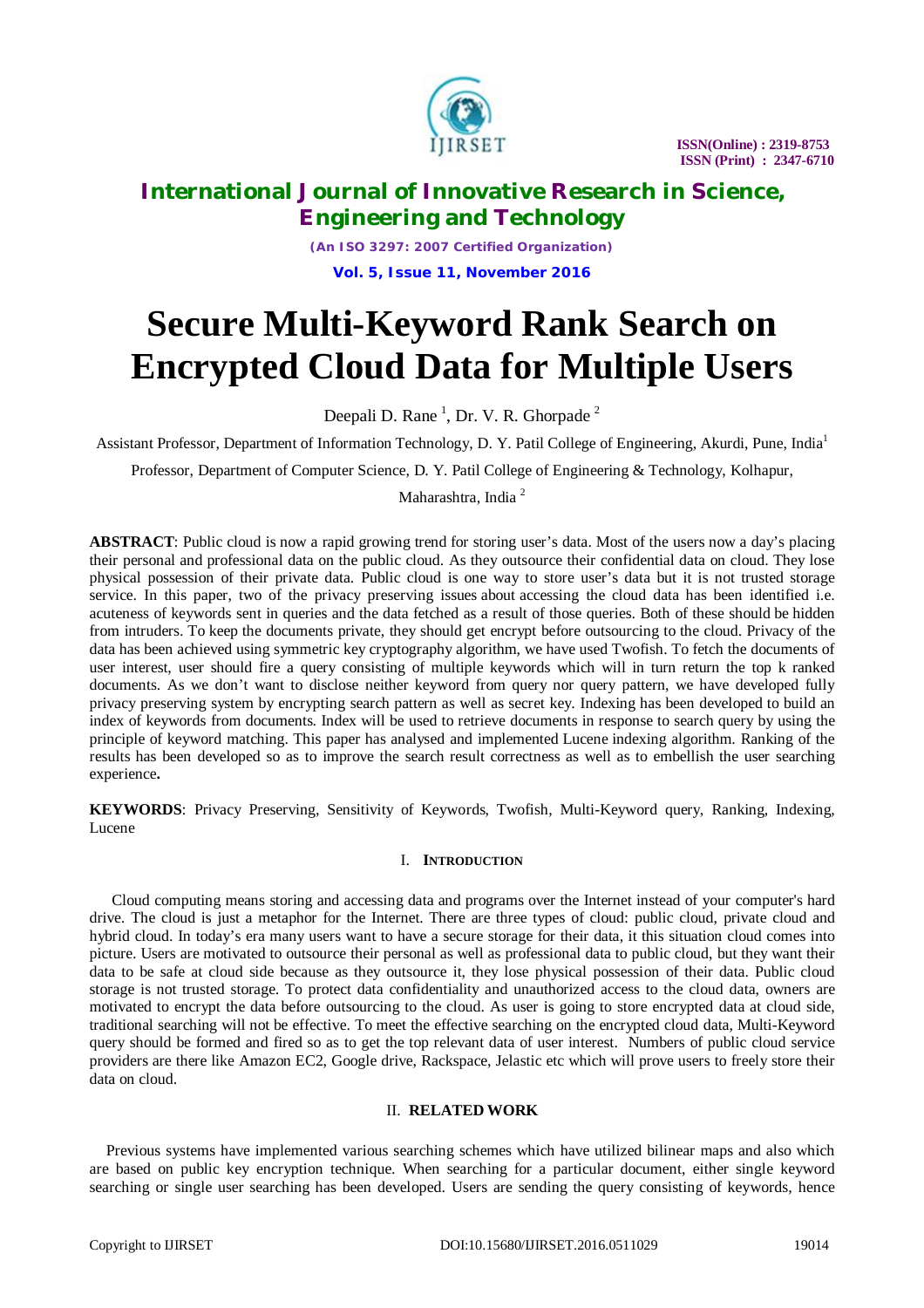

*(An ISO 3297: 2007 Certified Organization)*

### **Vol. 5, Issue 11, November 2016**

unable to hide the search pattern.[1] Some schemes are developed in which user must have knowledge about all the valid keywords and their respective positions as mandatory information so as to generate a query [2].

- *Disadvantages of Existing System can be ,*
	- 1. Single-keyword search without ranking
	- 2. Boolean keyword searching without ranking
	- 3. Single-keyword search with ranking
	- 4. Rarely sorting of the results i.e. no index creation and ranking
	- 5. Single User search

#### III. **PROPOSED SYSTEM**

The primary goal of the proposed system is not only to fetch the top priority data in response to users query but also to embellish the user searching experience. This requirement makes it mandatory to develop a rank based system which will support multi-keyword searching, as single keyword searching will yield too much unnecessary traffic.

#### *A. PROBLEM FORMULATION*

As public cloud enables users to outsource their personal as well as professional data to cloud, whenever and wherever necessary they should fetch their data by firing the query, which itself consist of multiple keywords. To improve the search results on cloud data, system should construct an index of keywords and should retrieve only top ݇ relevant documents matching the keywords specified in the search query.

### *B. DESIGN GOALS*

- 1. To protect data privacy by encrypting documents before outsourcing
- 2. Rank based retrieval of the documents.
- 3. To easily access the encrypted data by multi keyword rank search using keyword index.

### *C. SYSTEM ARCHITECTURE*



#### Figure.1 System Architecture

Proposed system will solve the dilemma of searching over encrypted cloud data by firing multi-keyword search query with conserving the system-wide privacy in cloud computing. Finding Keyword relevance is an intermediate similarity measure that has been chosen among various semantics, which uses number of keywords from the search query. Keywords appearing in the document will be used to quantify the relevance of that document to the query. Ranking subsystem has been developed. It proves to be very effective in implementing and returning the documents which are highly relevant to terms submitted in search query. So as to protect data privacy and to prevent accesses from unauthorized user, sensitive data must get encrypted before getting outsourced to the cloud. Rank based search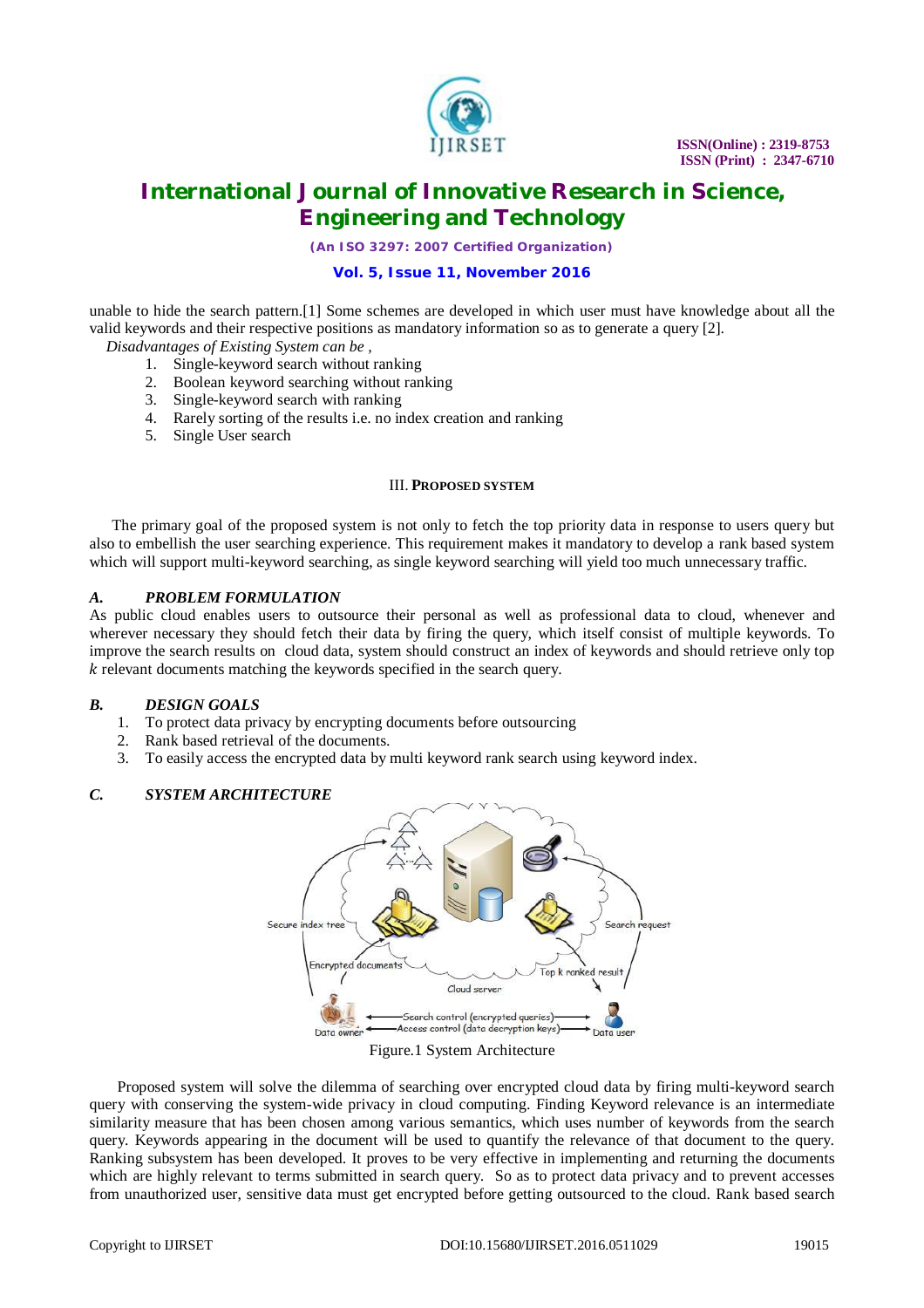

# **International Journal of Innovative Research in Science, Engineering and Technology**

*(An ISO 3297: 2007 Certified Organization)*

#### **Vol. 5, Issue 11, November 2016**

can appropriately remove unnecessary network traffic by sending back only the top relevant data of user's interest. This system can improve the searching results as well as enhances the user searching and fetching experience by developing ranking system which will support multiple keywords in search query. Single Keyword search query will yield too much unnecessary results so there is necessity of supporting multi-keyword query.

#### *D. FRAMEWORK*

Ranked searchable scheme consists of four steps (Encryption- Decryption of document, Index Construction, Query Generation, and Ranked searching).

Cloud server will generate public key - private key pair

- 1. Cloud server has private key. Private Key will be used for RSA decryption
- 2. Each Cloud user will have public key. Public key is used for RSA encryption
- 3. User wants to store a document on cloud.
- 4. First he will encrypt secret key (e.g. password). Then he will upload the document and encrypted secret key
- 5. Server will generate index for the new document
- 6. After creating index, secret key will get decrypted by server using RSA with private key.

7. Then server will encrypt the document with decrypted secret key using Twofish algorithm. Discard the decrypted secret key and original document

8. The Encrypted document, secret key and index will get stored on cloud server.

9. Now user wants to retrieve the document

10. User will give a search query; this query will get encrypted using user's public key and sent to server for search

11. Search query will decrypt by server and searched in index

12. Ranked results will get displayed to user

13. User will select a document d1, and then server will ask for secret key

14. If the secret key matches with key stored on server the user will get granted with the access to document and decrypted document will returned in response

#### IV. **METHODOLOGY**

### *A. ENCRYPTION DECRYPTION OF DOCUMENT*

Before outsourcing to the cloud, each document has to be encrypted .For encryption purpose, Twofish algorithm has been implemented. Workflow of Twofish includes splitting 128 bit plaintext into 4 words each of 32bits. Whitening is the second phase which is followed by G function which includes inputting word X and decomposing into 4 bytes. Each byte will perform in its own key dependent S Box. It accepts 8 bits of input, and outputs 8 bits of result. These 4 outputs will be considered as a vector of length four and then multiplied by MDS matrix Next step is Pseudo-Hadamard Transform (PHT) is a simple mixing operation. 32-bit PHT is used to mix the outputs from two parallel 32-bit G functions. And at last cipher Text will get produced.

|         | Table.1 I efformance comparison based on safety factor [0] |
|---------|------------------------------------------------------------|
| Twofish | 2.67                                                       |
| AFS     | 1.11/1.33/1.56                                             |

 $18$ -round AES 2.00  $24$ -round AES 2.67

Table.1 Performance comparison based on safety factor [6]

### *B. KEYWORD INDEXING*

Lucene incremental algorithm has following steps:

- Keep stack of segment indices.
- For each incoming document, build index.
- Push new indexes on stack.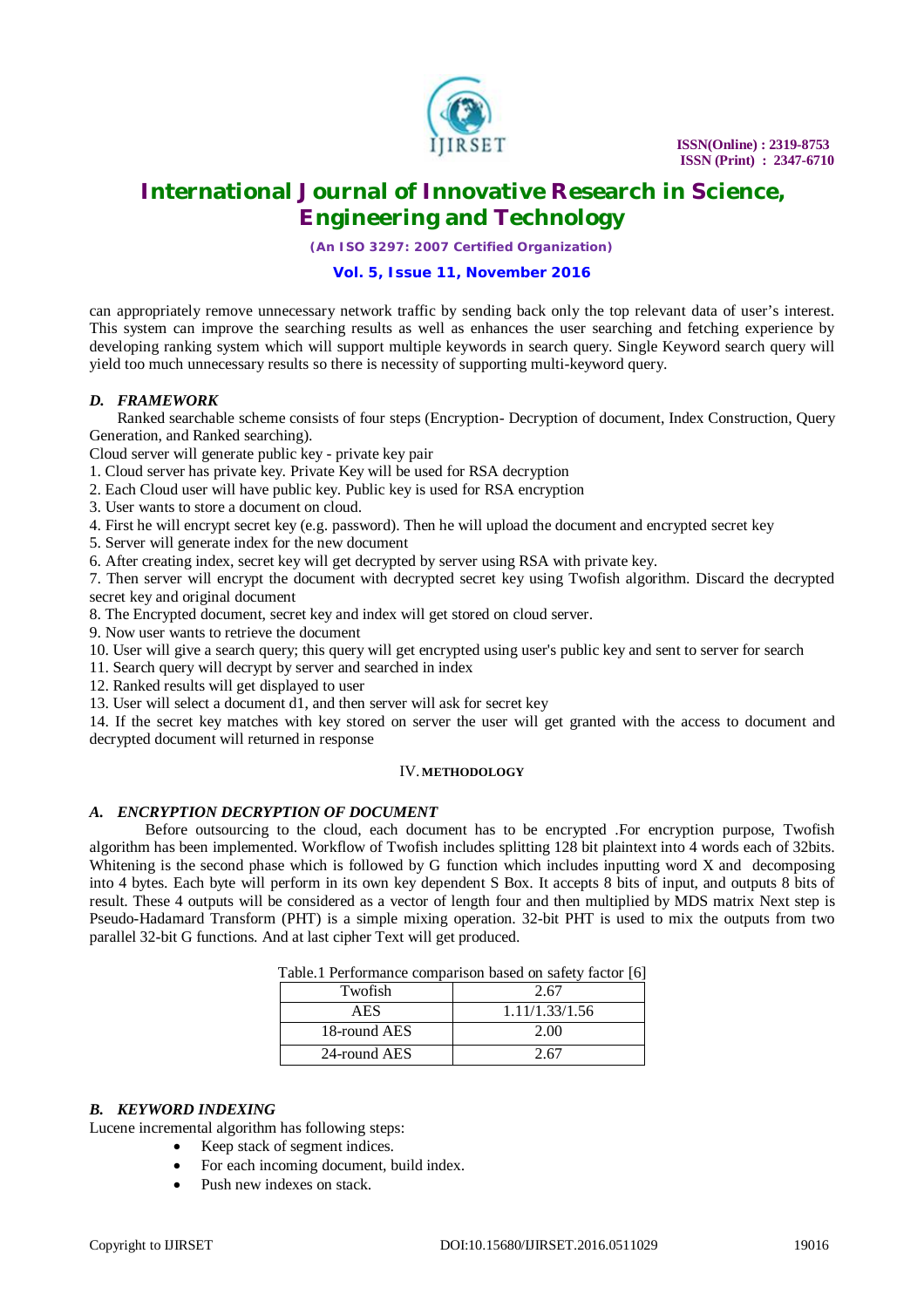

*(An ISO 3297: 2007 Certified Organization)* **Vol. 5, Issue 11, November 2016**

Let A=5 be the merge factor,  $M=\infty$ 

For (size=1; size<M; size $\neq$ A) {

If (there are A indexes with size docs on top of stack)



Figure.2 Working of Lucene Indexer

Above figure shows detailed working of Lucene. As the document will get uploads index segment will get created.

According to merge factor, index segments will get merged. Index contains hashed values of keywords

### *C. RSA IMPLEMENTATION FOR ENCRYPTION OF SECRET KEY & SEARCH QUERY AS WELL AS CHECKING RANK OF DOCUMENTS.*

#### 1. RSA implementation

RSA is one of the first practical public-key cryptosystems and is widely used for secure data transmission. In such a cryptosystem, the encryption key is public and differs from the decryption key which is kept secret. In proposed system, secret key will get encrypted using RSA's public key and send to cloud and at server side it will get decrypted to encrypt plain text. Using this secret key and search query will not get violated by intruders. To use RSA's public key it should be available to every user. We have developed a mechanism to make public key available to every data owner. Those who wants RSA public key they have to select? Option and then enter email address in which they want to receive public key file. After clicking on send me public key file, system will send public key file to the appropriate email address.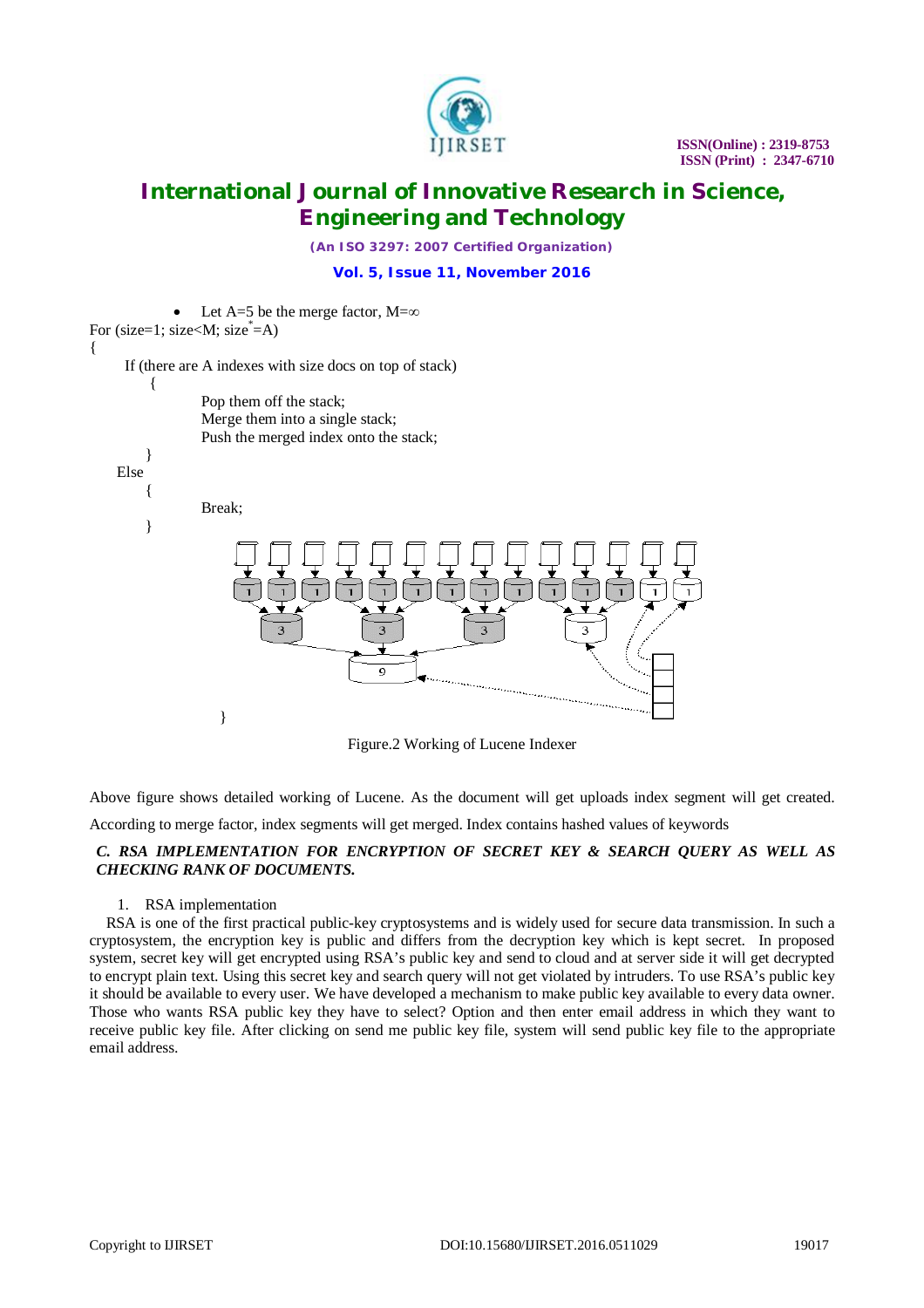

*(An ISO 3297: 2007 Certified Organization)* **Vol. 5, Issue 11, November 2016**



2. Checking rank of document

In response to users query cloud server returns a bunch of documents called Hit list. has been made so as to check whether server has returned the documents in priority order or not. **Keyword Relevance** is the main principle chosen behind ranking the documents. Document having greater score will appear first than others having low score.

i. Scoring

Scoring uses a combination of the Vector Space Model (VSM) of Information Retrieval and the Boolean model to determine how relevant a given Document is to a User's query. In general, the idea behind the VSM is the more times a query term appears in a document relative to the number of times the term appears in all the documents in the collection, the more relevant that document is to the query. It uses the Boolean model to first narrow down the documents that need to be scored based on the use of Boolean logic in the Query specification.

The factors involved in scoring are as follows:

- a)  $tf = term frequency in document = measure of how often a term appears in the document$
- b) idf  $=$  inverse document frequency  $=$  measure of how often the term appears across the index
- c) coord = number of terms in the query that were found in the document
- d) lengthNorm = measure of the importance of a termaccording to the total number of terms in the field
- e) queryNorm = normalization factor so that queries can be compared
- f) Boost (index) = boost of the field at index-time
- g) Boost (query) = boost of the field at query-time
- ii. Scoring Algorithm

In the typical search application, a Query is passed to the Searcher, beginning the scoring process. Once inside the Searcher, a Collector is used for the scoring and sorting of the search results. These important objects are involved in a search:

- a) The Weight object of the Query. The Weight object is an internal representation of the Query that allows the Query to be reused by the Searcher.
- b) The Searcher that initiated the call.
- c) A Filter for limiting the result set. Note, the Filter may be null.
- d) A Sort object for specifying how to sort the results if the standard score based sort method is not desired.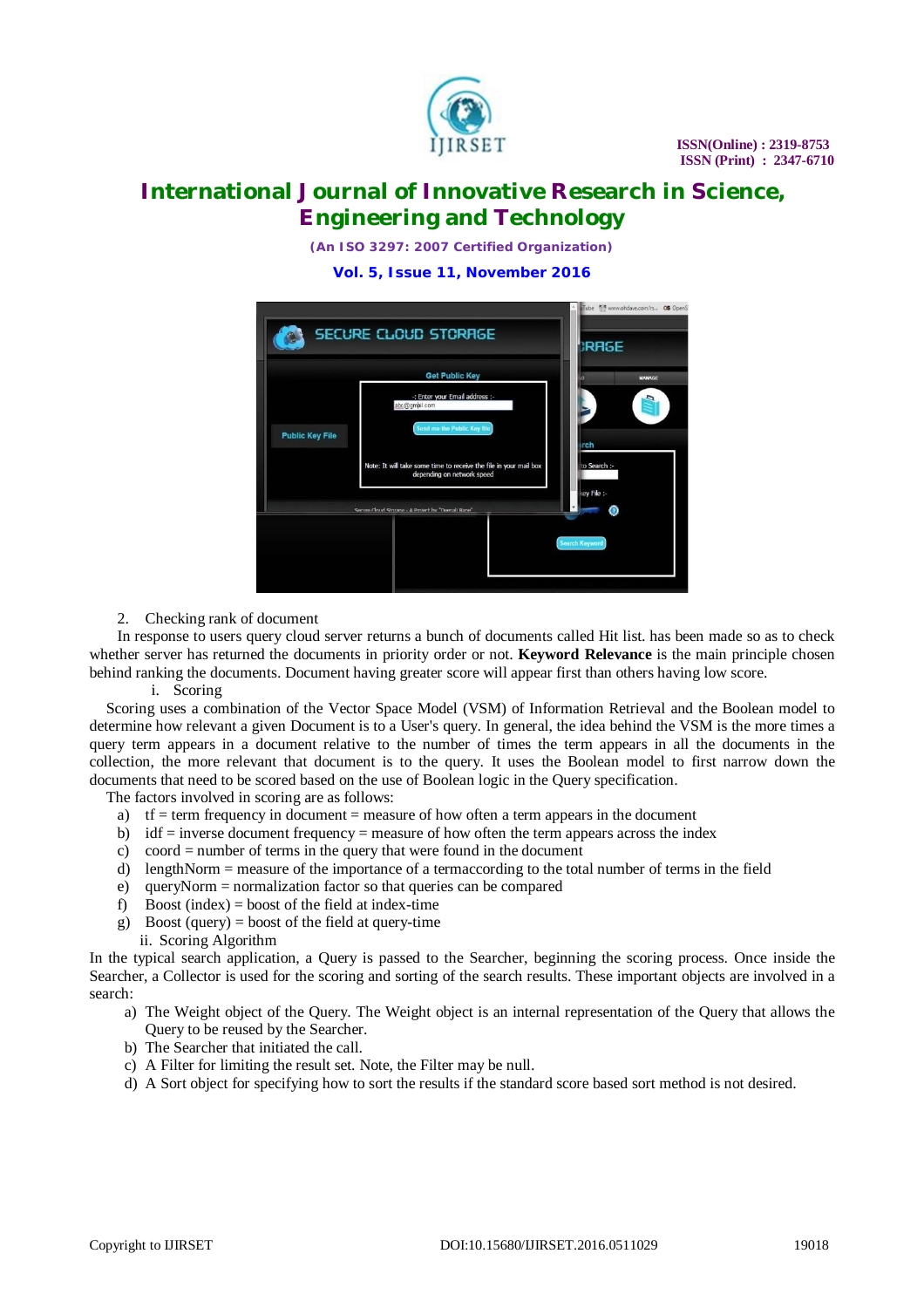

# **International Journal of Innovative Research in Science, Engineering and Technology**

*(An ISO 3297: 2007 Certified Organization)*

**Vol. 5, Issue 11, November 2016**

### V. **RESULT ANALYSIS**

The implementation of the Encryption & Decryption, Secure index construction is successfully completed with desirable performance. After index construction it will get compressed and will be stored in .cfs file format. After firing single-keyword query, user will get all documents that contain the specified keyword. Timing function has been added which will calculate encryption  $&$  indexing time.

| Sr.No | <b>FileSize(kb)</b> | <b>Twofish</b> | <b>Blowfish</b> |
|-------|---------------------|----------------|-----------------|
|       | 147                 |                |                 |
|       | 322                 | 10             | 65              |
|       | 741                 |                | 101             |
|       | 1548                | 55             | 208             |

| Sr.No | <b>FileSize(kb)</b> | <b>Twofish</b> | <b>Blowfish</b> |
|-------|---------------------|----------------|-----------------|
|       | 159                 |                |                 |
|       | 308                 |                |                 |
|       | 466                 |                | 52              |
|       | 1323                |                | 149             |

| Sr.No | FileSize(kb) | <b>Twofish</b> | <b>Blowfish</b> |
|-------|--------------|----------------|-----------------|
|       | 174          |                |                 |
|       | 240          |                |                 |
|       |              | 25             |                 |
|       | 851          |                |                 |

Table a) Encryption Time comparison for .txt file. Table b) Encryption Time comparison for .doc file.

| Sr.No | FileSize(kb) | <b>Twofish</b> | <b>Blowfish</b> |
|-------|--------------|----------------|-----------------|
|       | 256          |                |                 |
|       | 486          |                |                 |
|       | 871          | 23             | 84              |
|       | 1972         | 51.            |                 |

Table c) Encryption Time comparison for .pdf file Table d) Encryption Time comparison for .ppt file.

It is very important to calculate the throughput of an encryption algorithm to know the performance of the algorithm. The encryption time for the algorithm was used to calculate the throughput of an encryption scheme. It indicates the speed of the encryption. The throughput is given by

Throughput=  $T_{P}$   $E_{t}$ , Where  $T_{p}$  is the total plaintext and is  $E_{t}$  the total encryption time.



Chart 1: Text file encryption time for Twofish and Blowfish

For Text files

 $T_p = 147 + 322 + 741 + 1548 = 2758$ 

 $E_{t}$ (Twofish) = 6+10+21+55=92

E<sub>t</sub> (Blowfish) =48 + 65+ 101+208 =422

Throughput for Twofish=  $T_p/E_t$  (Twofish) = 2758/92= 29.98

Throughput for Blowfish= 2758/422= **6.54**

Above calculations clearly shows that Twofish has higher throughput than Blowfish.

Encryption time of various File Formats for same size using Twofish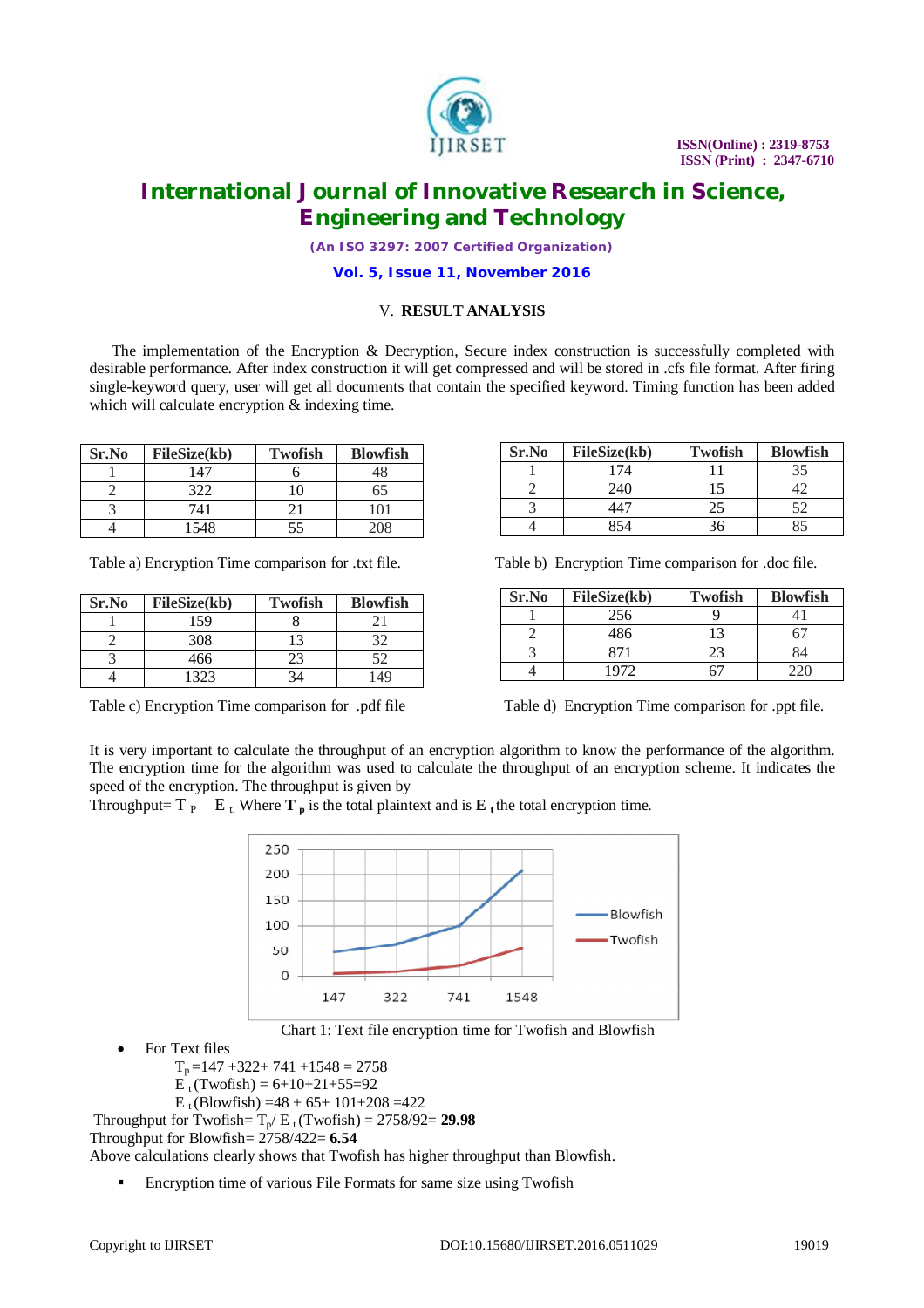

*(An ISO 3297: 2007 Certified Organization)*

**Vol. 5, Issue 11, November 2016**

Encryption time has been calculated by subtracting start time from current time. Experiment has been carried out on Jelastic public cloud as well as on local host. When carried out on local host, intel® Core™ i5 CPU with 4GB Ram and 64 bit operating system specification was used.

| File Type size=270kb | <b>Encryption Time</b><br>(milisec) |
|----------------------|-------------------------------------|
| Text                 | 13                                  |
| Doc                  | 13                                  |
| Ppt                  | 13                                  |
| Ddf                  |                                     |

Table 2: Comparison of encryption time for same size of file



Chart 2: Encryption time comparison for various file types

ier ▶ Local Disk (C:) ▶ apache-tomcat-7.0.52-windows-x64 ▶ apache-tomcat-7.0.52 ▶ webapps ▶ megapri ▶ index

| n library v | Share with v<br>Burn | New folder                 |          |        |  |
|-------------|----------------------|----------------------------|----------|--------|--|
| Name        | ĵ                    | Date modified              | Type     | Size   |  |
| $2.$ cfs    |                      | 11/22/2014 11:37  CFS File |          | 863 KB |  |
| segments    |                      | 11/22/2014 11:37           | GEN File | 1 KB   |  |
| segments_3  |                      | 11/22/2014 11:37  File     |          | 1 KB   |  |

Figure.3 Keyword index on local server